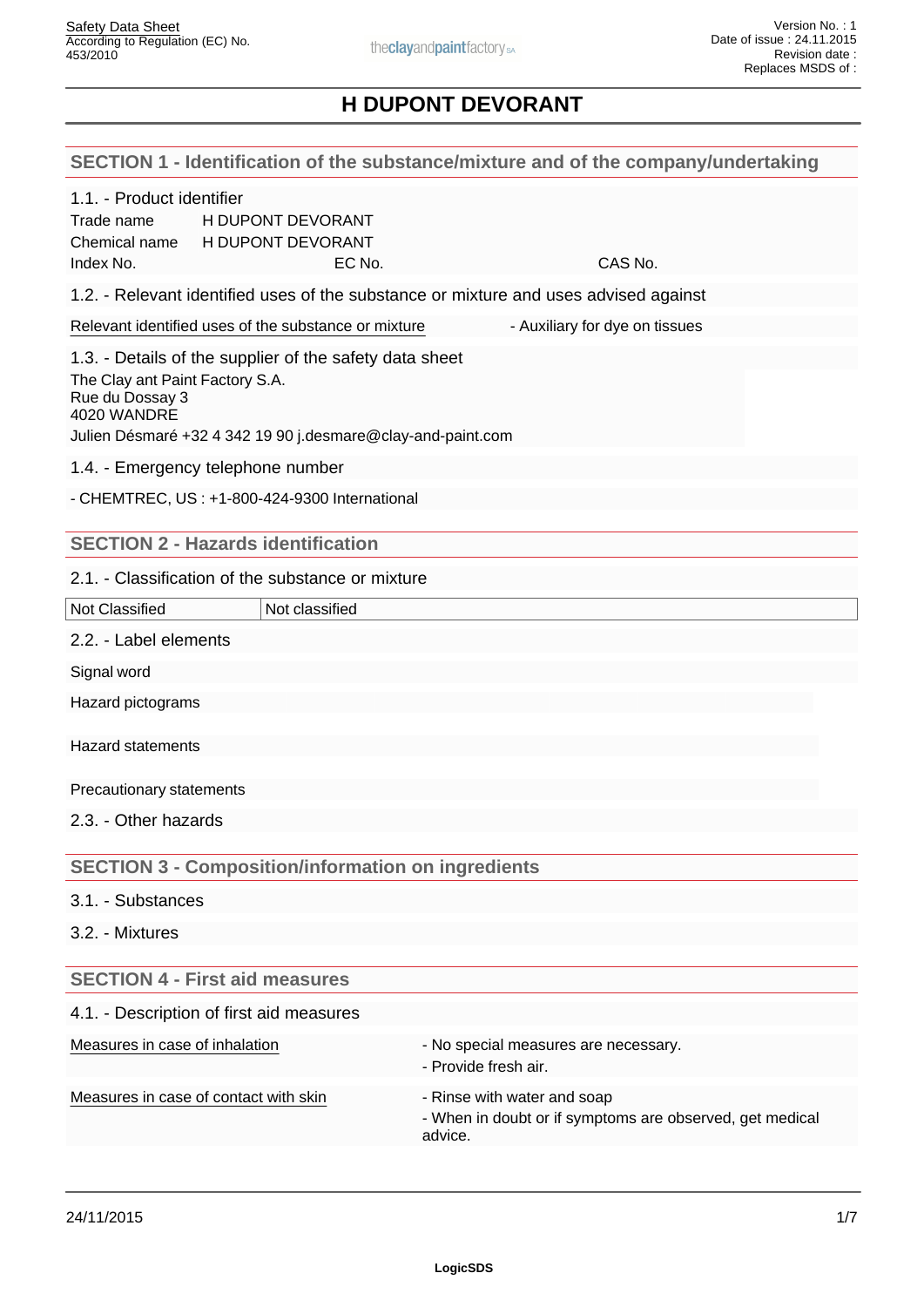| Measures in case of contact with eyes                                             | - Rinse immediately carefully and thoroughly with eye-bath or<br>water.<br>- In case of eye irritation consult an ophthalmologist. |
|-----------------------------------------------------------------------------------|------------------------------------------------------------------------------------------------------------------------------------|
| Measures in case of ingestion                                                     | - Rinse mouth thoroughly with water.<br>- Do NOT induce vomiting.                                                                  |
| 4.2. - Most important symptoms and effects, both acute and delayed                |                                                                                                                                    |
| Symptoms and effects after inhalation                                             | - No known symptoms                                                                                                                |
| Symptoms and effects after contact with skin                                      | - No known symptoms to date.                                                                                                       |
| Symptoms and effects after contact with eyes                                      | - No known symptoms to date.                                                                                                       |
| Symptoms and effects after ingestion                                              | - If you feel unwell consult a doctor.                                                                                             |
| 4.3. - Indication of any immediate medical attention and special treatment needed |                                                                                                                                    |
| <b>SECTION 5 - Firefighting measures</b>                                          |                                                                                                                                    |

| 5.1. - Extinguishing media                                   |                                                                            |
|--------------------------------------------------------------|----------------------------------------------------------------------------|
| Suitable extinguishing media                                 | - ABC-powder<br>- Carbon dioxide (CO2)<br>- Foam<br>- Extinguishing powder |
| Unsuitable extinguishing media                               | - High power water jet                                                     |
| 5.2. - Special hazards arising from the substance or mixture |                                                                            |
| Special hazards                                              | - No information available.                                                |

5.3. - Advice for firefighters

- Co-ordinate fire-fighting measures to the fire surroundings.

# **SECTION 6 - Accidental release measures**

| 6.1. - Personal precautions, protective equipment and emergency procedures |                                                                                                                                              |
|----------------------------------------------------------------------------|----------------------------------------------------------------------------------------------------------------------------------------------|
| For non-emergency personnel                                                | - Use personal protection equipment.<br>- Provide adequate ventilation.                                                                      |
| For emergency responders                                                   | - No information available.                                                                                                                  |
| 6.2. - Environmental precautions                                           |                                                                                                                                              |
| - Avoid letting pass by in pipes and common waters                         |                                                                                                                                              |
| 6.3. - Methods and material for containment and cleaning up                |                                                                                                                                              |
| Appropriate containment techniques                                         | - No information available.                                                                                                                  |
| Appropriate clean-up procedures                                            | - Absorb with liquid-binding material (e.g. sand, diatomaceous<br>earth, acid- or universal binding agents).<br>- Wash with plenty of water. |
| Inappropriate techniques                                                   | - No information available.                                                                                                                  |
|                                                                            |                                                                                                                                              |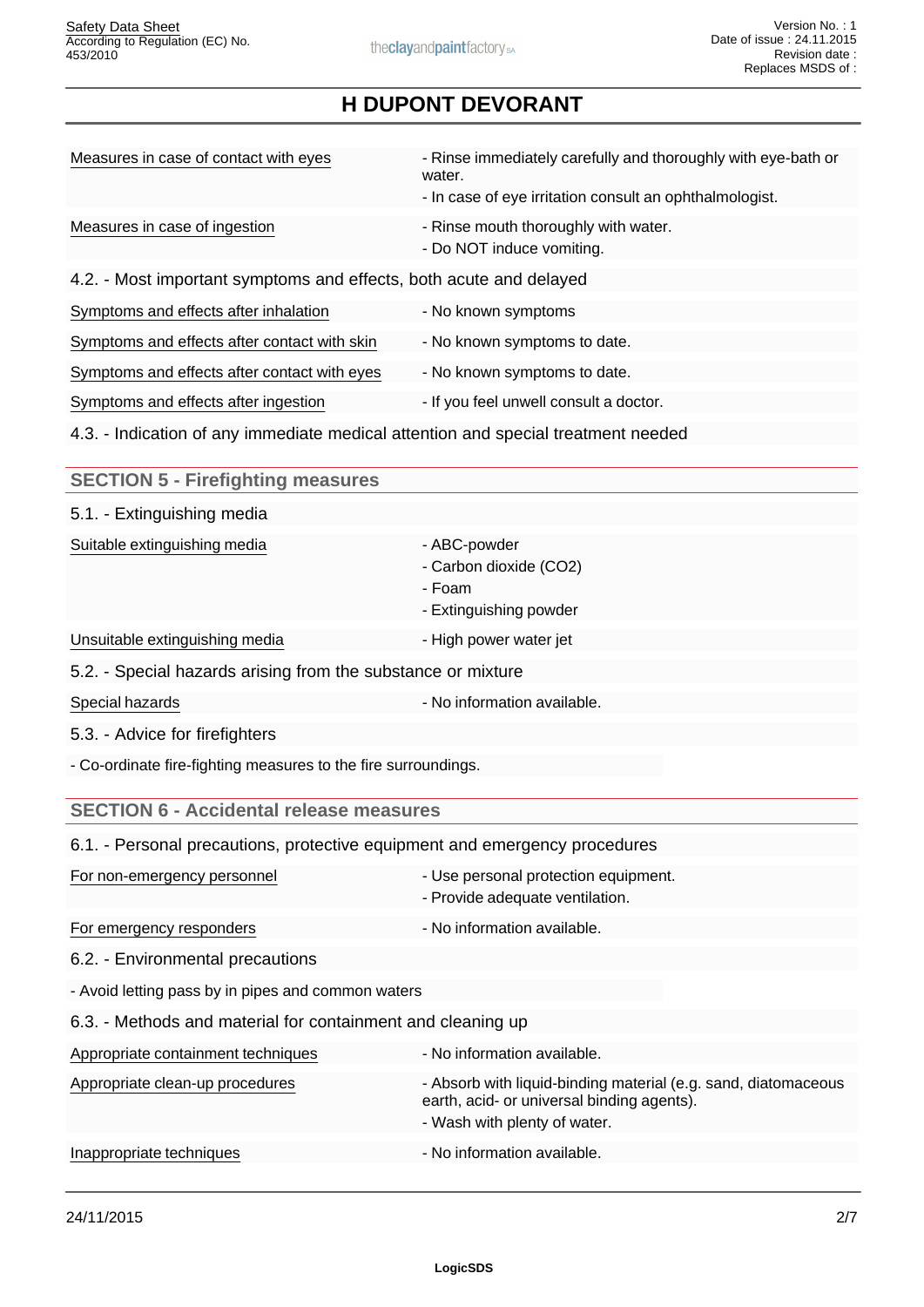#### 6.4. - Reference to other sections

- Disposal: see section 13

- Personal protection equipment: see section 8

## **SECTION 7 - Handling and storage**

7.1. - Precautions for safe handling

Recommendations **Recommendations** - No special technical protective measures are necessary.

Advice on general occupational hygiene - No information available.

7.2. - Conditions for safe storage, including any incompatibilities

- Keep container tightly closed and in a well-ventilated place.

- Keep away from heat, sparks and open flames.

7.3. - Specific end use(s)

- Wash hands and other exposed areas with mild soap and water before eating, drinking, smoking and when leaving work.

# **SECTION 8 - Exposure controls/personal protection**

#### 8.1. - Control parameters

8.2. - Exposure controls

| Appropriate engineering controls                                         | - No information available.                                                                                                                                               |  |
|--------------------------------------------------------------------------|---------------------------------------------------------------------------------------------------------------------------------------------------------------------------|--|
| Individual protection measures, such as personal<br>protective equipment | - Body protection: not required.                                                                                                                                          |  |
|                                                                          | - Eye protection: not required.<br>- Respiratory protection: prefer the use in<br>ventilated area.<br>- Ingestion : Do not eat, do not drink, do<br>not smoke during use. |  |
|                                                                          |                                                                                                                                                                           |  |

# **SECTION 9 - Physical and chemical properties**

## 9.1. - Information on basic physical and chemical properties

| Physical state        | Liquid | Appearance | viscous           |
|-----------------------|--------|------------|-------------------|
| Color                 | amber  | Odor       | characteristic    |
| pH                    |        |            | No data available |
| Boiling point         |        |            | No data available |
| Flash point           |        |            | No data available |
| Kinematic viscosity   |        |            | No data available |
| Dynamic viscosity     |        |            | No data available |
| Melting point         |        |            | No data available |
| Freezing point        |        |            | No data available |
| Evaporation rate      |        |            | No data available |
| flammability          |        |            | No data available |
| Lower explosion limit |        |            | No data available |
|                       |        |            |                   |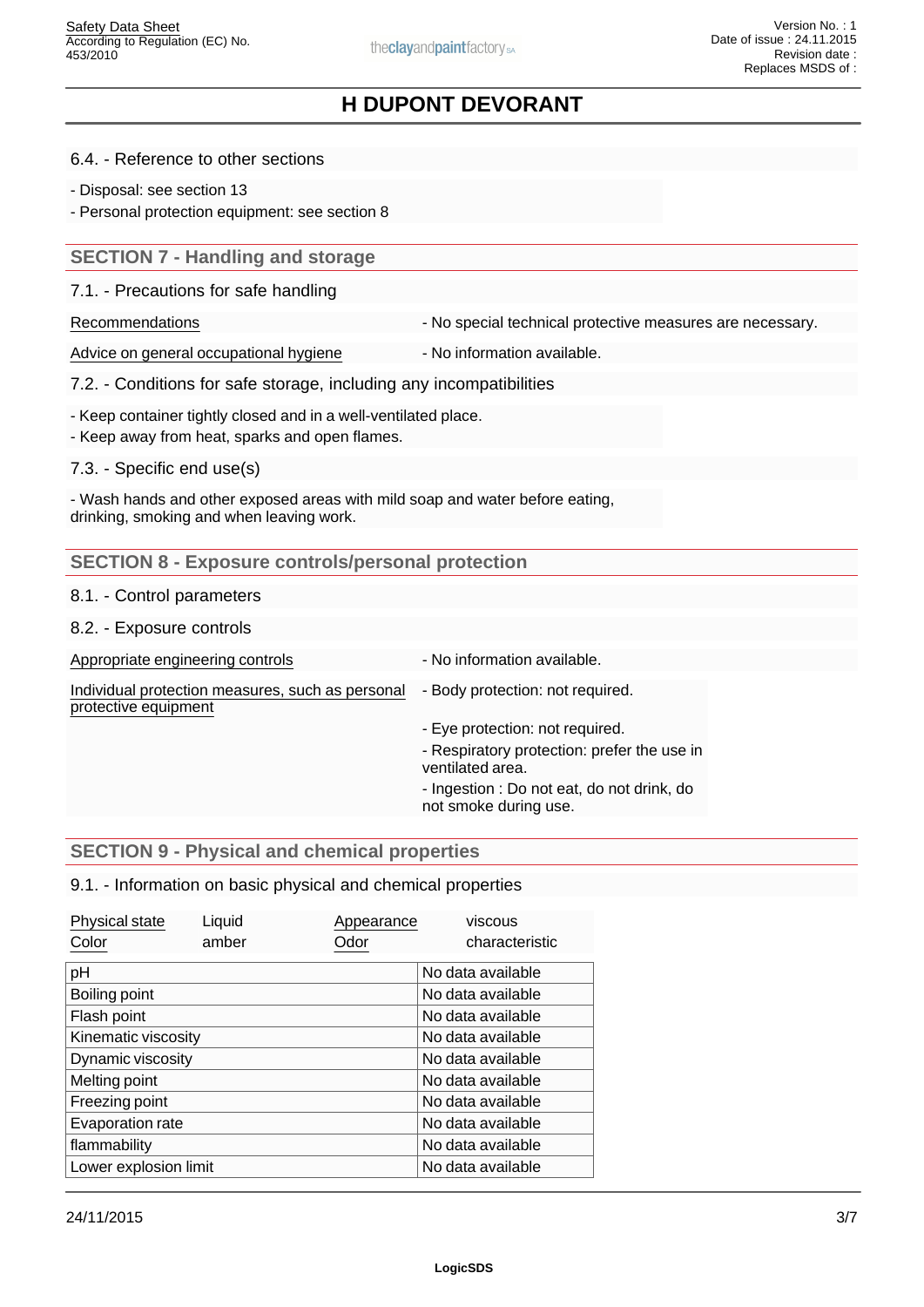| Upper explosion limit         | No data available |
|-------------------------------|-------------------|
| Vapour pressure               | No data available |
| Vapour density                | No data available |
| Relative density              |                   |
| Density                       | No data available |
| Solubility (Water)            | 100 $%$           |
| Solubility (Ethanol)          | No data available |
| Solubility (Acetone)          | No data available |
| Solubility (Organic solvents) | No data available |
| Auto-ignition temperature     | No data available |
| Decomposition temperature     | No data available |

# 9.2. - Other information

| VOC content             | ∣No data available ∶ |
|-------------------------|----------------------|
| Minimum ignition energy | No data available    |
| Conductivity            | l No data available  |

# **SECTION 10 - Stability and reactivity**

#### 10.1. - Reactivity

- This material is considered to be non-reactive under normal use conditions.

#### 10.2. - Chemical stability

- The product is chemically stable under recommended conditions of storage, use and temperature.

#### 10.3. - Possibility of hazardous reactions

- No hazardous reaction when handled and stored according to provisions.

### 10.4. - Conditions to avoid

- Extremely high temperatures

- 10.5. Incompatible materials
- No information available.
- 10.6. Hazardous decomposition products
- Does not decompose when used for intended uses.

- Irritating vapors at extremely high temperatures.

## **SECTION 11 - Toxicological information**

#### 11.1. - Information on toxicological effects

Acute toxicity **Acute toxicity** - Not classified

| LD50 oral (rat)                       | l No data available |
|---------------------------------------|---------------------|
| LD50 dermal (rat)                     | l No data available |
| LC50 inhalation (rat)                 | l No data available |
| LC50 inhalation dusts and mists (rat) | l No data available |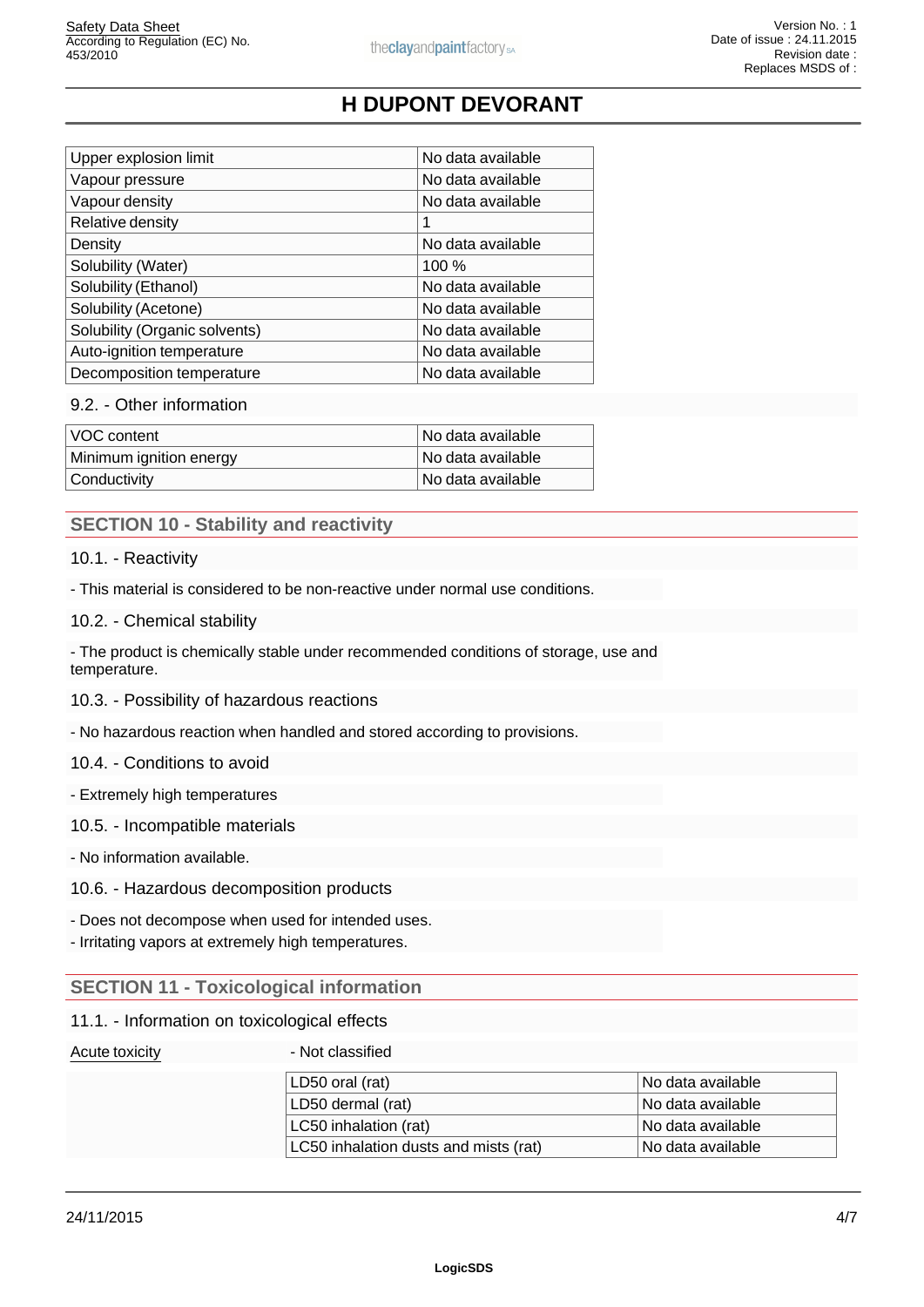|                                                       | LC50 inhalation vapours (rat)                                       | No data available |
|-------------------------------------------------------|---------------------------------------------------------------------|-------------------|
|                                                       | - Based on available data, the classification criteria are not met. |                   |
| Skin corrosion/irritation                             | - Not classified                                                    |                   |
| Serious eye damage/irritation                         | - Not classified                                                    |                   |
| Respiratory or skin<br>sensitisation                  | - Not classified                                                    |                   |
| Germ cell mutagenicity                                | - Not classified                                                    |                   |
| Carcinogenicity                                       | - Not classified                                                    |                   |
| Reproductive toxicity                                 | - Not classified                                                    |                   |
| Specific target organ toxicity -<br>Single exposure   | - Not classified                                                    |                   |
| Specific target organ toxicity -<br>Repeated exposure | - Not classified                                                    |                   |
| Aspiration hazard                                     | - Not classified                                                    |                   |

# **SECTION 12 - Ecological information**

## 12.1. - Toxicity

| EC50 48 hr crustacea              | No data available |
|-----------------------------------|-------------------|
| LC50 96 hr fish                   | No data available |
| ErC50 algae                       | No data available |
| ErC50 other aquatic plants        | No data available |
| NOEC chronic fish                 | No data available |
| NOEC chronic crustacea            | No data available |
| NOEC chronic algae                | No data available |
| NOEC chronic other aquatic plants | No data available |

- The substance/mixture does not fullfill the criteria of the acute aquatic toxicity according to Regulation (EC) No 1272/2008 [CLP], Annex I.

#### 12.2. - Persistence and degradability

| BOD5 - Biological oxygen demand | l No data available l |
|---------------------------------|-----------------------|
| COD - Chemical oyxgen demand    | l No data available   |
| ∣% of biodegradation in 28 days | l No data available l |

- No information available.

#### 12.3. - Bioaccumulative potential

| Bioconcentration factor (BCF) | INo data available |
|-------------------------------|--------------------|
| Log Kow                       | INo data available |

- No indication of bioaccumulation potential.

12.4. - Mobility in soil

- No information available.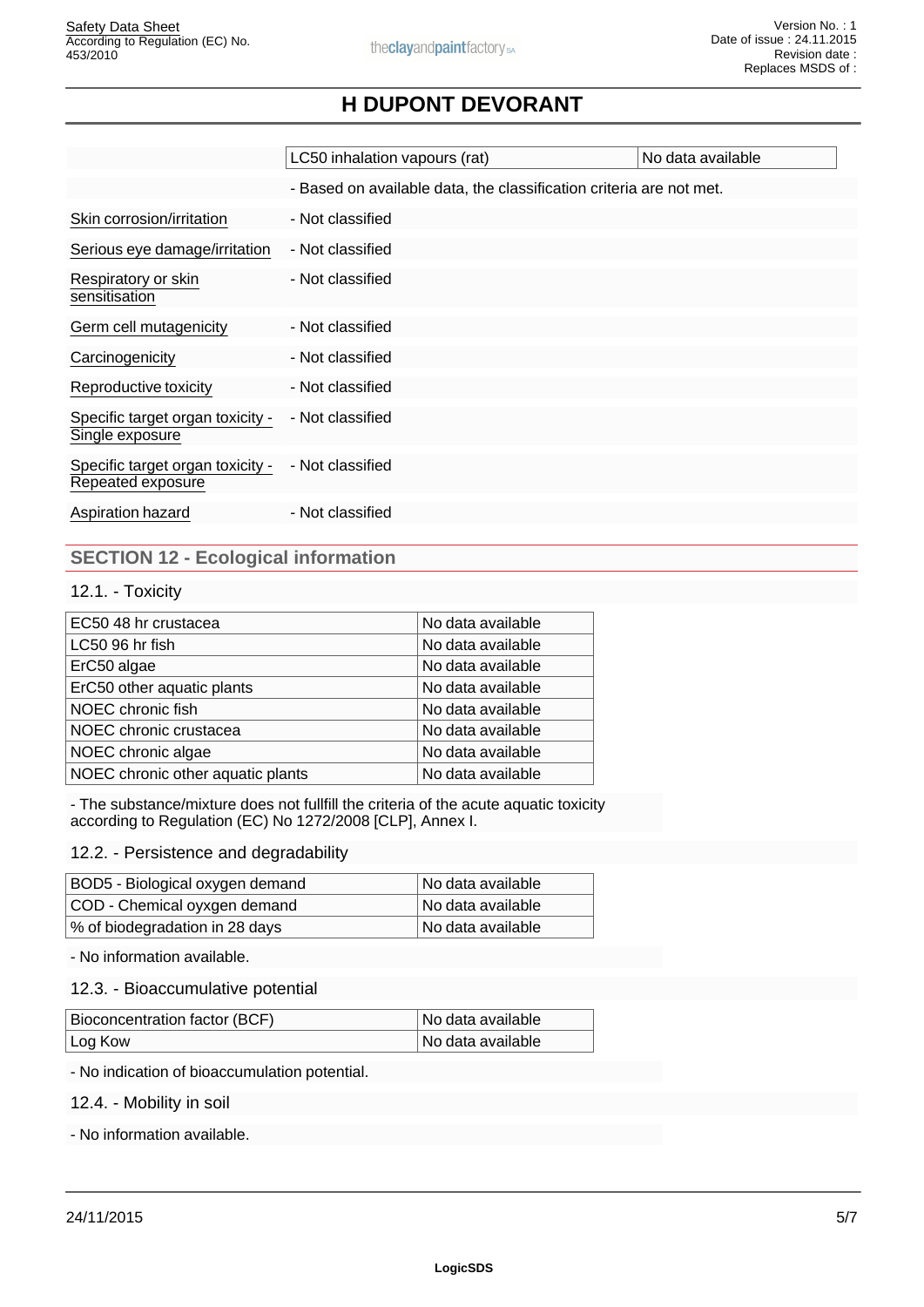- 12.5. Results of PBT and vPvB assessment
- 12.6. Other adverse effects
- Discharge into the environment must be avoided.

## **SECTION 13 - Disposal considerations**

| 13.1. - Waste treatment methods |  |
|---------------------------------|--|
|---------------------------------|--|

| Appropriate methods of waste treatment |
|----------------------------------------|
|----------------------------------------|

Sewage disposal - No information available.

- Dispose of waste according to applicable legislation.

Special precautions for waste treatment - No information available.

Community or national or regional provisions - No information available.

# **SECTION 14 - Transport information**

14.1. - UN number

Substance name

UN number

- 14.2. UN proper shipping name
- 14.3. Transport hazard class(es)

ADR Classification code : Pictogramms

14.4. - Packing group

14.5. - Environmental hazards

Environmental hazards : Marine pollutant

14.6. - Special precautions for user

14.7. - Transport in bulk according to Annex II of MARPOL 73/78 and the IBC Code

## **SECTION 15 - Regulatory information**

15.1. - Safety, health and environmental regulations/legislation specific for the substance or mixture

Components in the list of Reach candidates Components in Annex XIV Components in Annex XVII

VOC content No data available

15.2. - Chemical safety assessment

Chemical safety assessment carried - No information available. out for the product